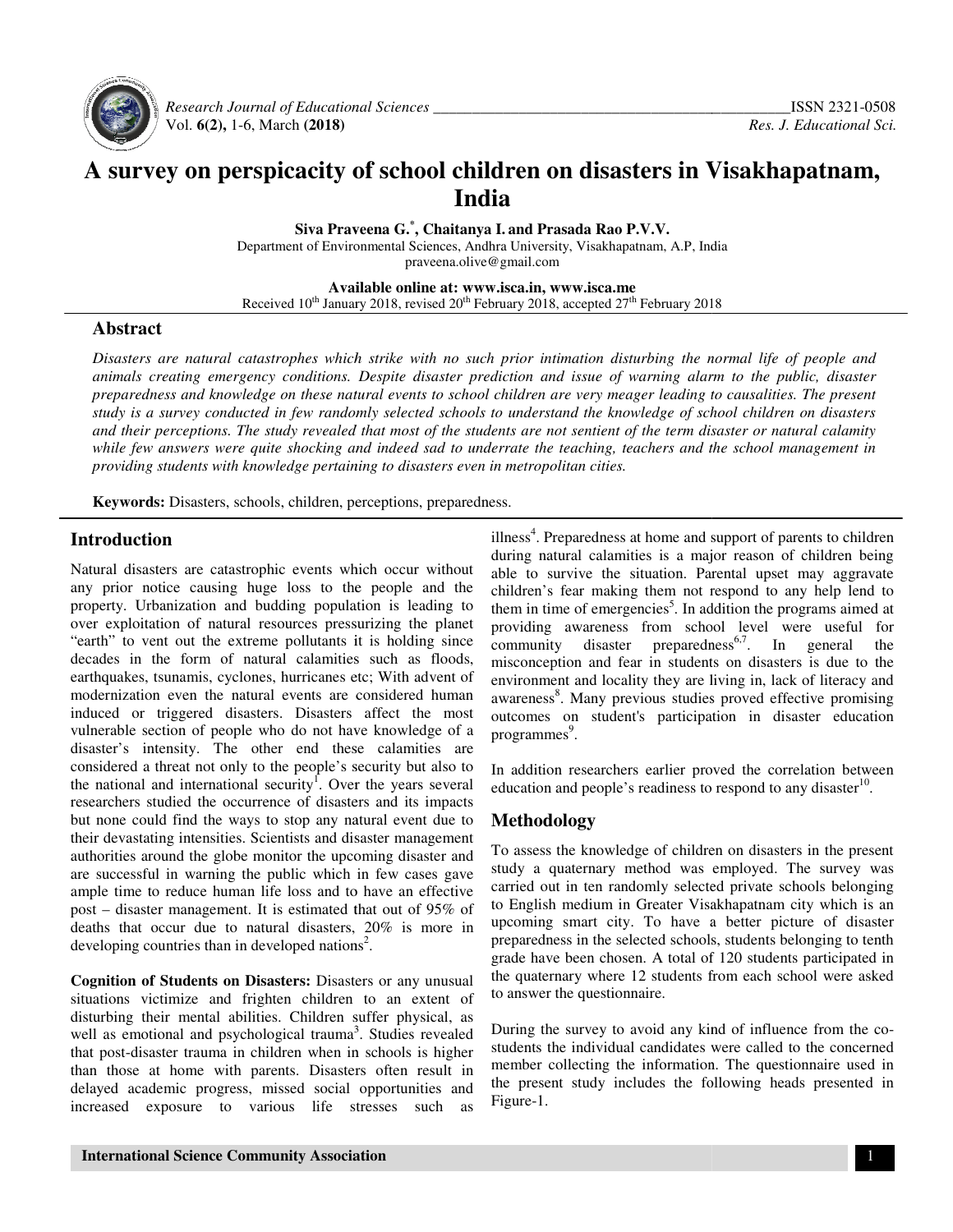

**Figure-1:** Questionnaire Heads.

#### **Results and Discussion**

**Student's Perceptions:** From the results it was clearly evident that the individual student's perceptions on disasters were very different from one student to another. Of all the students participated in the quaternary method, almost 93.33% students are well aware of disasters and their repercussions. However a few students (6.66%) though familiar with the term disaster surprisingly answered they have not witnessed any such event so far which shows their ignorance.

Most of the students (68.33%) feel unsafe staying in school during any catastrophic event or even during a normal rain/cyclone while the remaining students (31.66%) feel school is safer than going homes at that moment. This reveals psychological vulnerability of students towards any disasters. Although students belong to higher grade 56.66% of them don't have proper knowledge on safe ways to protect themselves from any calamity outburst while 43.33% of students replied with a few ways of saving themselves which was a knowledge they arbitrarily gained from news channels, newspapers and social media etc; Although there is no major difference in students knowledge on being safe during disasters their ways of safety measures were not upto mark or safe enough.

However some students have replied they would be helpless and could not do anything to protect themselves. It was quite pitiable to know that students of tenth standard are not sure of things they need to do in such conditions. During the survey it was understood that almost all schools neglected to conduct any regular drills or awareness camps pertaining to disasters and safety measures which by and large would impart student's necessary knowledge on the impending damages. Almost 74.16% students believe that regular mock drills, visual aids or any kind of means on disasters, pre and post-disaster preparedness would be of help to overcome the situation. While 25.83% student's attitude was negative as they think it is merely waste of time getting paranoid for things that have not occurred or when there is no much clarity on their occurrence.

|  | ISSN 2321-0508           |  |
|--|--------------------------|--|
|  | Res. J. Educational Sci. |  |

| Table-1: Students Perception on Disasters (%). |  |  |  |
|------------------------------------------------|--|--|--|
|------------------------------------------------|--|--|--|

|                                         | <b>Students</b> |                |
|-----------------------------------------|-----------------|----------------|
| <b>Disaster Perceptions</b>             | Response        |                |
|                                         | Yes             | N <sub>0</sub> |
| Do you know what a natural disaster is/ |                 |                |
| Have you ever witnessed any natural     | 112             | 8              |
| disaster?                               |                 |                |
| Do you feel safe in school during       | 38              | 82             |
| disasters?                              |                 |                |
| Do you know how to be safe in advent of | 52              | 68             |
| any disaster?                           |                 |                |
| Do you think disaster management and    | 89              | 31             |
| mock drills useful?                     |                 |                |

**Disaster Preparedness:** Majority of students replied that their schools don't have any emergency exits and simply don't understand the necessity of having them which indicates that the students are not conscious of emergency preparedness or risk reduction aspects. In addition around 53.33% students replied that their teachers in schools don't teach about disasters, effects and basics to survive any such situations rather than regular subjects. This revealed the least priority to disaster preparedness in schools which might be a major reason for schools staying closed for many days to get back to normality after the disaster's passed. The other 46.66% students reported that their teachers taught basics on occurrence of disasters and their effects but not in depth. During the survey it is also observed that almost all the schools have first-aid kits as a basic requisite in case of emergencies. Out of 120 students around 59.16% students answered that their schools have first- aid kits while the remaining 40.83% students were not sure if their school has a first-aid kit which indicates students lack of information on fundamental provisions their schools are providing. On the other end around 80.83% students feel there's no safe place to hide in their schools which would make them panic and result in chaos in advent of any accident or disasters. This might probably be the reason where thousands of students were killed in past twenty years affecting the educational institutes $11$ . Whereas the remaining 19.16% students answered the only option is to either run out of school or to hide in washrooms. Thus from the answers it was observed that all the ten schools don't have proper risk reduction or preparedness plans.

| Pre-Disaster Preparedness                                                                |    | <b>Students</b><br>Response |  |
|------------------------------------------------------------------------------------------|----|-----------------------------|--|
|                                                                                          |    | N <sub>0</sub>              |  |
| Does your school have emergency exits?                                                   | 17 | 103                         |  |
| Does your teacher teach about disasters and<br>there affects?                            | 56 | 64                          |  |
| Is there any first aid kit in your school?                                               | 71 | 49                          |  |
| Is there any safe place to hide in your school<br>building during any accident/disaster? | 23 | 97                          |  |

**Table-2:** Response of students to Pre-disaster Preparedness (%).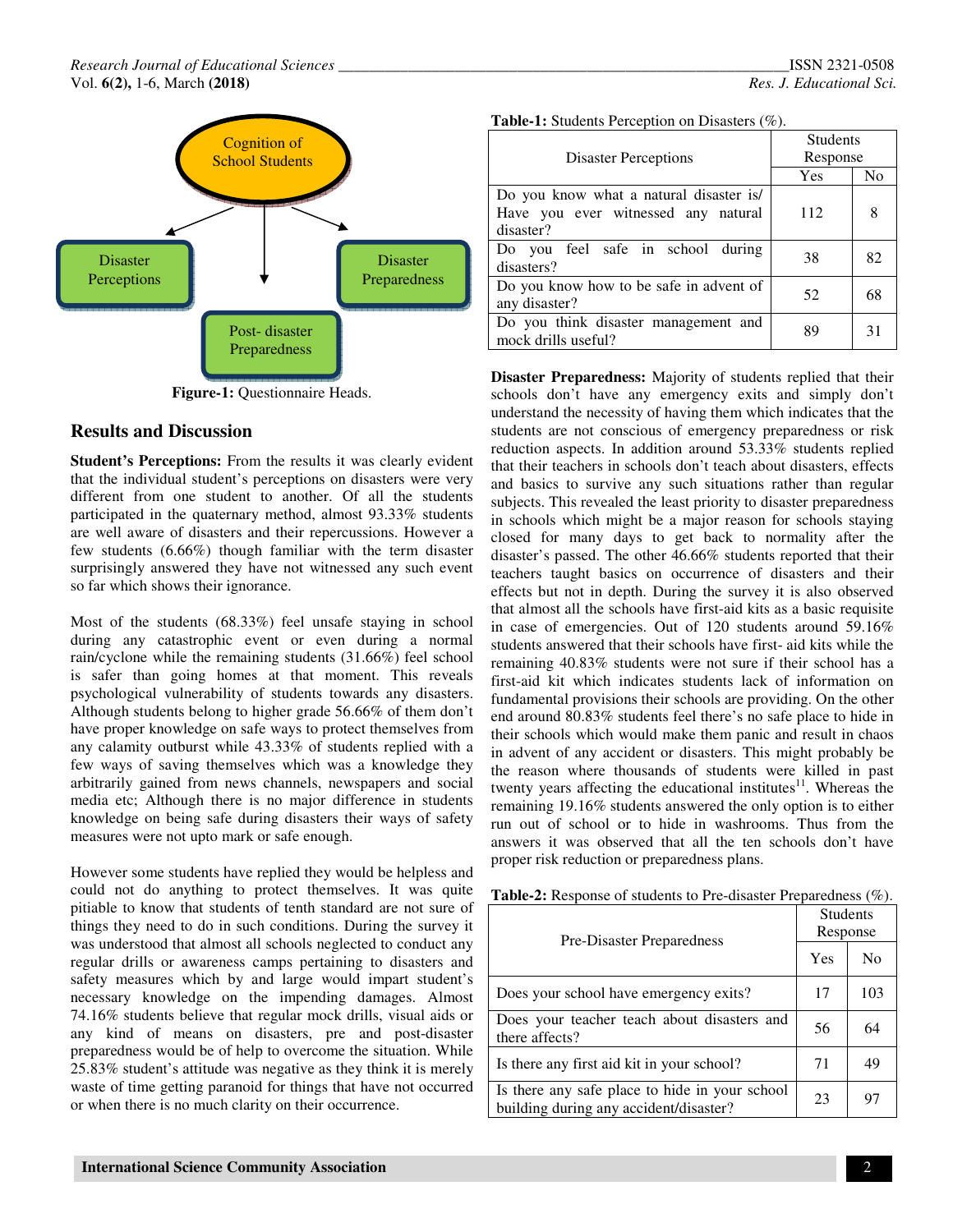

**Figure-2:** Students Response on Disaster Perceptions.



**Figure-3:** Students Response on Disaster Perceptions.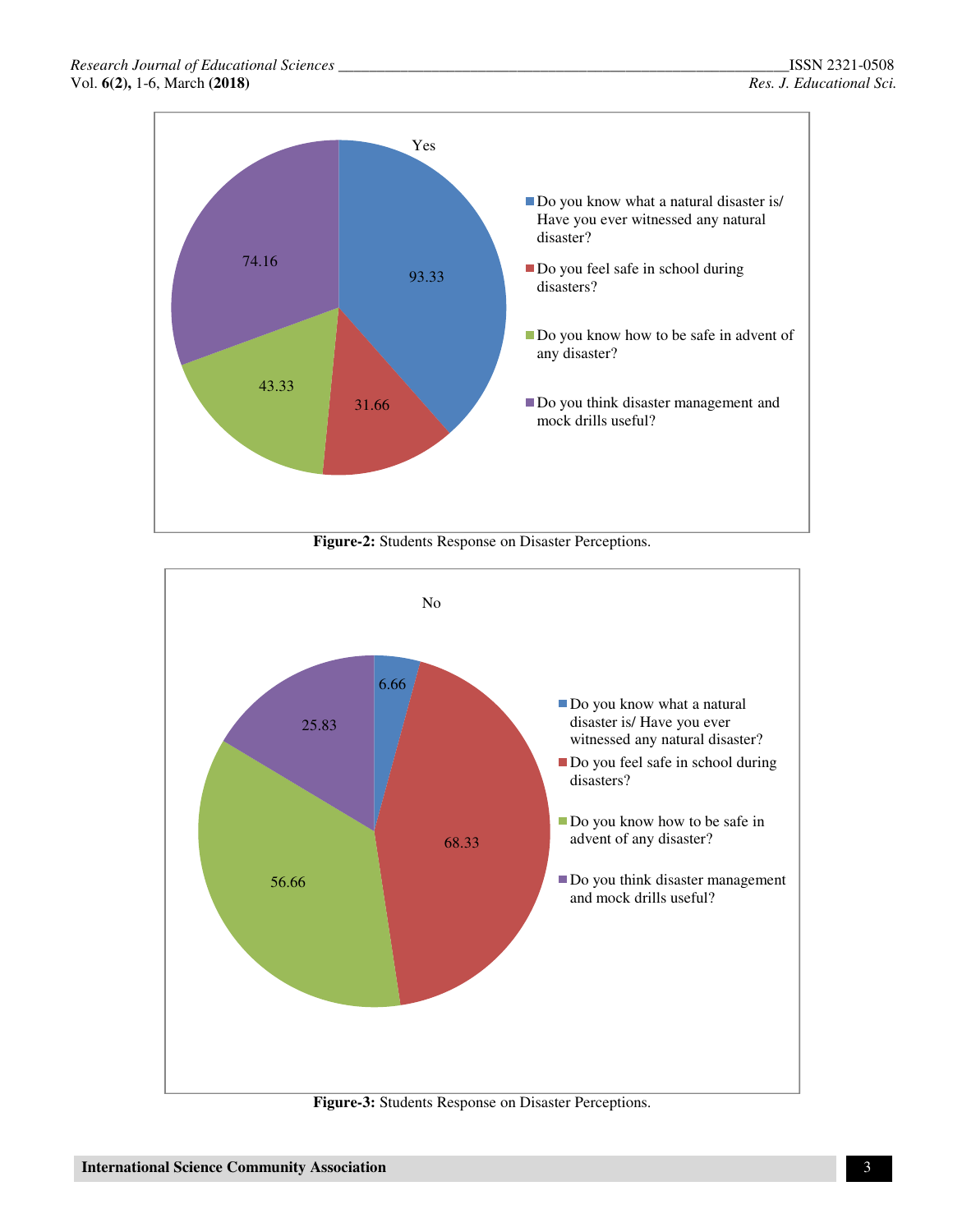

**Figure-4:** Students Response on Pre-disaster Preparedness (%).



**Figure-5:** Students Response on Pre-disaster Preparedness (%).

**Post-Disaster Preparedness:** From the study it was satisfactory to know that almost 70% students strongly said their teachers and other members would immediately come to their rescue in emergency which shows the administrations and teachers proactiveness. However 64.16% students also revealed there are no emergency vehicles to carry them in case of any accident/ disasters which could ultimately result in causalities. In addition it was avowed that majority students are not happy with their school building construction and opine that classrooms are very narrow, suffocating with no sufficient space to freely walk while few said there are no corridors which is stressful at times to continuously sit in classrooms even in leisure hours. This was a major reason where 90% of students don't want to reconstruct the same building. Although most of the answers were related to personal comfort it is also observed that there is every

possibility of small accident resulting in a major loss of life due to complete closed and blocked ways within the schools.

**Table-3:** Response of students to post-disaster preparedness  $(%).$ 

|                                                                              | <b>Students Response</b> |     |  |
|------------------------------------------------------------------------------|--------------------------|-----|--|
| Post – Disaster Preparedness                                                 | Yes                      | No  |  |
| Does your teachers and security come<br>to immediate rescue?                 | 84                       | 36  |  |
| Are there any emergency vehicles to<br>carry injured students?               | 43                       | 77  |  |
| Do<br>want to reconstruct<br>you<br>same<br>building after a major disaster? | 12                       | 108 |  |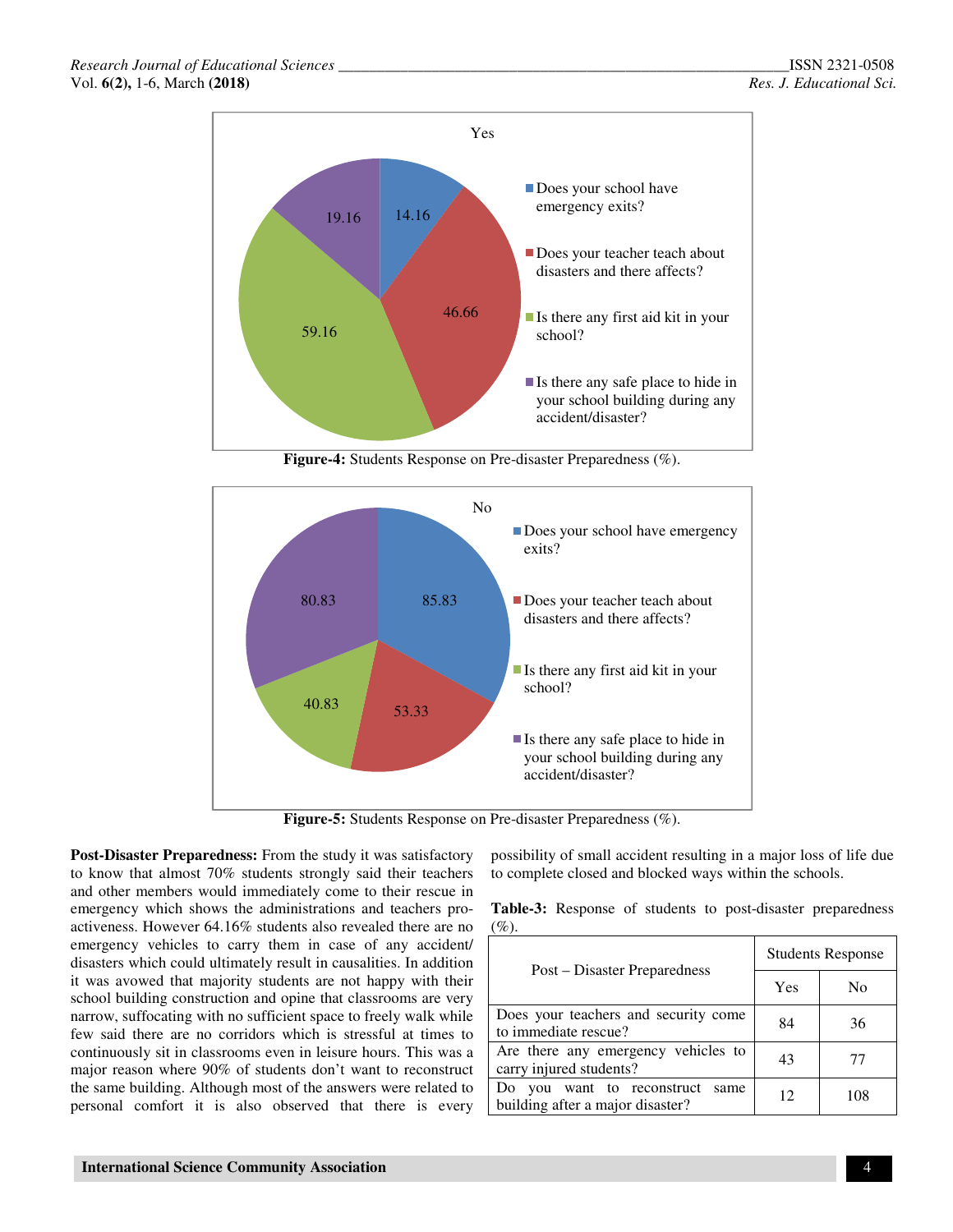

**Figure-6:** Students Response on Post - Disaster Preparedness (%).



**Figure-7:** Students Response on Post - Disaster Preparedness (%).

## **Conclusion**

The present quaternary study exposed very low standards of schools in proper risk reduction and emergency preparedness plans. Although the survey was carried out in private schools it was observed that the students belonging to higher grade are also not clear in their views of disasters and the aftermath. It was clear that the schools are not equipped to overcome or at least keep students safe. Despite priority given to these natural events and the ways to protect the public, from the survey it was proved that the majority of schools are giving least precedence to convey their staff and teachers the importance of emergency preparedness. The survey further affirmed student's vulnerability when in schools which needs an immediate attention and a regular inspection in schools. Thus the study highlights a more in-depth investigation to overcome all the barriers in knowledge sharing to students and also to make disaster preparedness as a mandate in schools.

## **References**

- **1.** Mijalkovic S. and Cvetković V. (2013). Vulnerability of Critical Infrastructure by Natural Disasters. Paper presented at the national critical infrastructure protection – regional perspective, University of Belgrade − Faculty of Security Studies, Institute for Corporative Security Studies in Ljubljana, Belgrade, 91-102.
- **2.** Parmar N.K., Dave P.K. and Kant S. (2001). Disaster management an overview In Emergency Medical services & Disaster Management A Holistic Approach (ed). Jaypee Brothers New Delhi, 252-265.
- **3.** Bullock J.A., Haddow G.D. and Coppola D.P. (2011). Managing Children in Disasters; Planning for Their Unique Needs. Boca Raton, FL: Taylor and Francis Group, LLC.
- **4.** Peek L. (2008). Children and disasters: Understanding vulnerability, developing capacities, and promoting